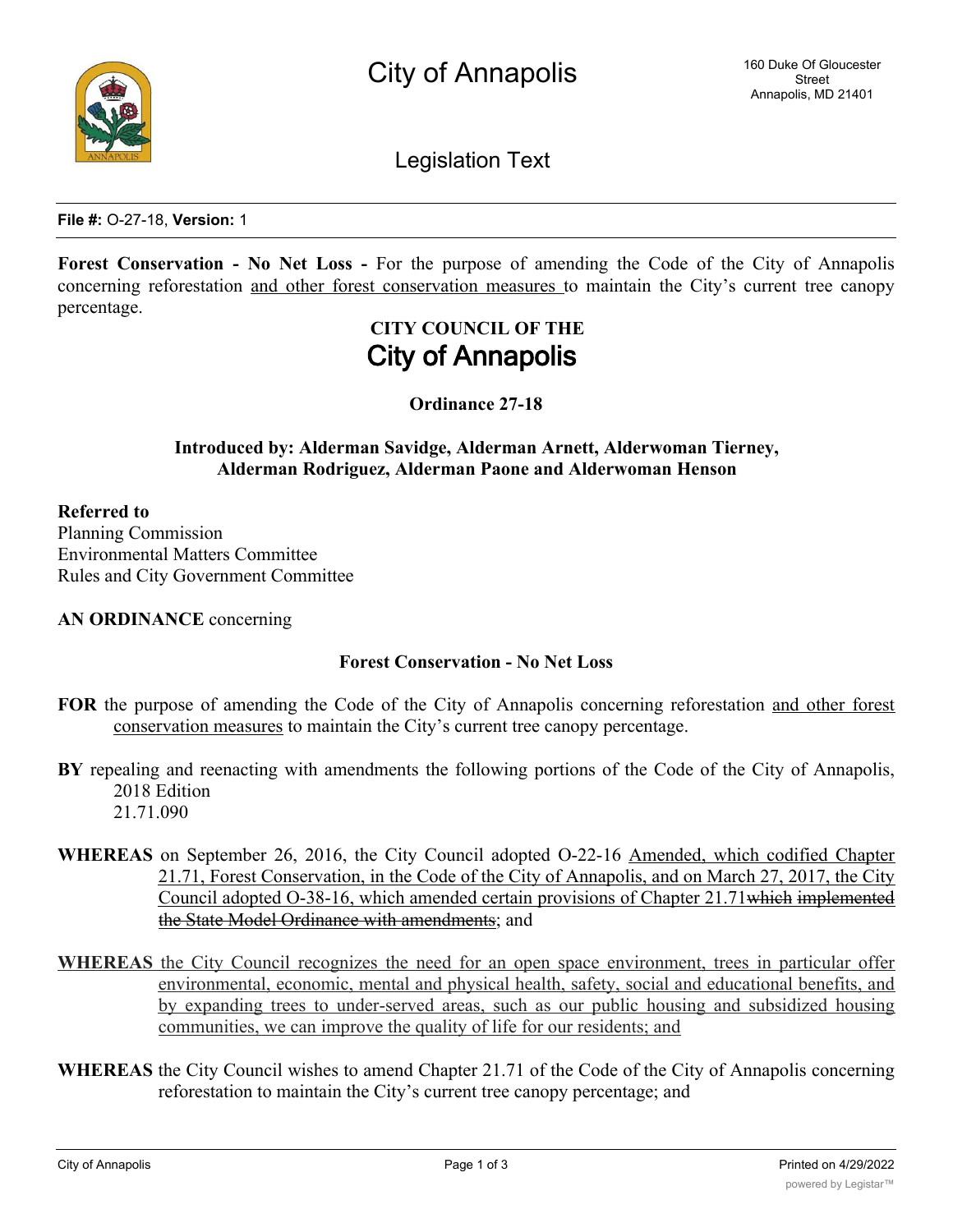**WHEREAS** preliminary and final Forest Conservation Plans approved prior to the effective date of this Ordinance remain subject to the laws at the time of approval.

**SECTION I: BE IT ESTABLISHED AND ORDAINED BY THE ANNAPOLIS CITY COUNCIL** that the Code of the City of Annapolis shall be amended to read as follows:

## **TITLE 21 - PLANNING AND ZONING Chapter 21.71 - FOREST CONSERVATION**

### **Section 21.71.090 - Reforestation.**

- A. Forest Conservation Threshold.
- 1. There is a forest conservation threshold established for all land use categories, as provided in Subsection A.2 of this section. The forest conservation threshold means the percentage of the net tract area at which the reforestation requirement changes from a ratio of one acre planted for each acre removed above the threshold to a ratio of two acres planted for each acre removed below the threshold.
- 2. After reasonable efforts to minimize the cutting or clearing of trees and other woody plants have been exhausted in the development of a subdivision or project plan, grading and sediment control activities, and implementation of the forest conservation plan, the forest conservation plan shall provide for reforestation, purchase of credits from a forest mitigation bank, or payment into the forest conservation fund, according to the formula set forth below and in Subsection A.3 of this section and consistent with Section 21.71.070.A of this chapter, and the following forest conservation thresholds for the applicable land use category:

| Category of Use                                  | Threshold<br>Percentage |
|--------------------------------------------------|-------------------------|
| $(1)$ Agricultural and Resource Areas            | 50 percent              |
| (2) Medium Density Residential Areas             | 25 percent              |
| (3) Institutional Development Areas              | 20 percent              |
| (4) High Density Residential Areas               | 20 percent              |
| (5) Mixed Use and Planned Unit Development Areas | 20 percent              |
| (6) Commercial and Industrial Use Areas          | $20$ percent            |

## 3. Calculations.

- i. For all existing forest cover measured to the nearest one-tenth acre cleared on the net tract area above the applicable forest conservation threshold, the area of the forest removed shall be reforested at a ratio of one acre planted for each acre removed.
- ii. Each acre of forest retained on the net tract area above the applicable forest conservation threshold shall be credited against the total number of acres required to be reforested under 3.i. of this subsection. The calculation of the credit shall be according to the criteria provided in the Forest Conservation Technical Manual.
- $\dddot{H}$ . For all existing forest cover measured to the nearest one-tenth acre cleared on the net tract area below the applicable forest conservation threshold, the area of forest removed shall be reforested